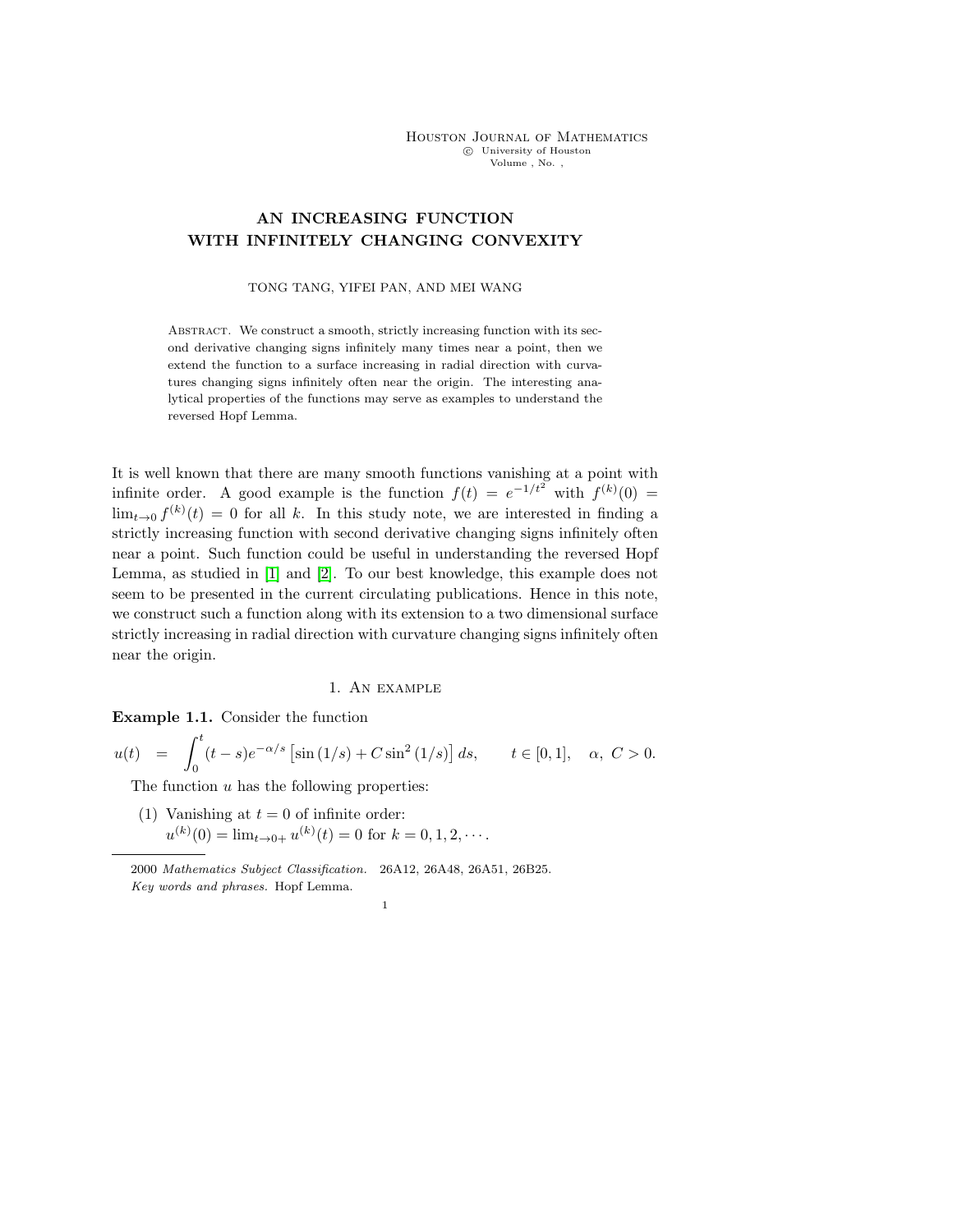- (2) Smoothness of infinite order:  $u \in C^{\infty}([0,1]).$
- (3) Changing convexity infinitely often at 0:  $u''$  changes signs in  $(0, \epsilon)$ , for any  $0 < \epsilon < 1$ .
- (4) Strictly increasing:
	- $u'(t) > 0$  for  $t \in (0, 1]$  when  $C \geq C_{\alpha} = 4e^{\alpha \pi} (9e^{\alpha \pi} 1)/\pi$ .
	- (Note:  $C_{\alpha}$  is an increasing function of  $\alpha$ . In particular,  $C_{\alpha} > 32/\pi$ .)

Remarks: It is more straightforward to construct a function satisfying the first three properties. The main effort is to maintain monotonicity in property (4).

PROOF OF THE PROPERTIES IN EXAMPLE [1.1.](#page-0-0) By the general Leibniz rule in calculus,

$$
\frac{d}{dt} \int_{a(t)}^{b(t)} f(t,s)ds = b'(t)f(t,b(t)) - a'(t)f(t,a(t)) + \int_{a(t)}^{b(t)} \frac{d}{dt}f(t,s)ds,
$$

we have

$$
u'(t) = \int_0^t e^{-\alpha/s} \left[ \sin(1/s) + C \sin^2(1/s) \right] ds, \qquad t \in [0, 1],
$$
  

$$
u''(t) = e^{-\alpha/t} \left[ \sin(1/t) + C \sin^2(1/t) \right], \qquad t \in (0, 1].
$$

The kth derivative  $(k \geq 2)$  can be written as

 $u^{(k)}(t) = t^{-(k-1)}e^{-\alpha/t}H(t), \t t \in (0,1], \text{ where } H_k(t) = O(t) \text{ as } t \to 0.$ 

That is,  $H_k(t)$  are uniformly bounded for all  $t \in (0, 1], k \geq 2$ , according to Taylor's Theorem. To show Property (1), use the fact that for any  $s \in \mathbb{R}$ ,  $t^s e^{-\alpha/t} \to 0$  as  $t \searrow 0$ , so  $\lim_{t \to 0+} u^{(k)}(t) = 0$  for all k by the boundedness of sine functions.

By the infinite differentiability of  $e^{-\alpha/t}$  and  $\sin(1/t)$  on  $t > 0$ ,  $u \in C^{\infty}((0,1])$ . Property (1) warrants the extension to  $\mathcal{C}^{\infty}([0,1])$ . Thus Property (2) holds.

To prove Property (3), we show that for any  $\epsilon \in (0,1)$ , there exist  $t_1, t_2 \in (0,\epsilon)$ with  $u''(t_1) > 0, u''(t_2) < 0$ . Choose n such that  $2n\pi > 1/\epsilon$ . Then  $t_1 = (2n\pi +$  $(\pi/2)^{-1} \in (0, \epsilon)$ , and

$$
u''(t_1) = e^{-\alpha(2n\pi + \pi/2)}(1+C) > 0.
$$

Select  $\delta \in (0, \epsilon)$  such that  $C \sin(\delta) < 1$ . Then  $t_2 = ((2n + 1)\pi + \delta)^{-1} \in (0, \epsilon)$ , and

$$
u''(t_2) = e^{-\alpha((2n+1)\pi+\delta)} \left[ \sin(\pi+\delta) + C \sin^2(\pi+\delta) \right]
$$

$$
= e^{-\alpha((2n+1)\pi+\delta)} \sin(\delta)[-1 + C \sin(\delta)] < 0.
$$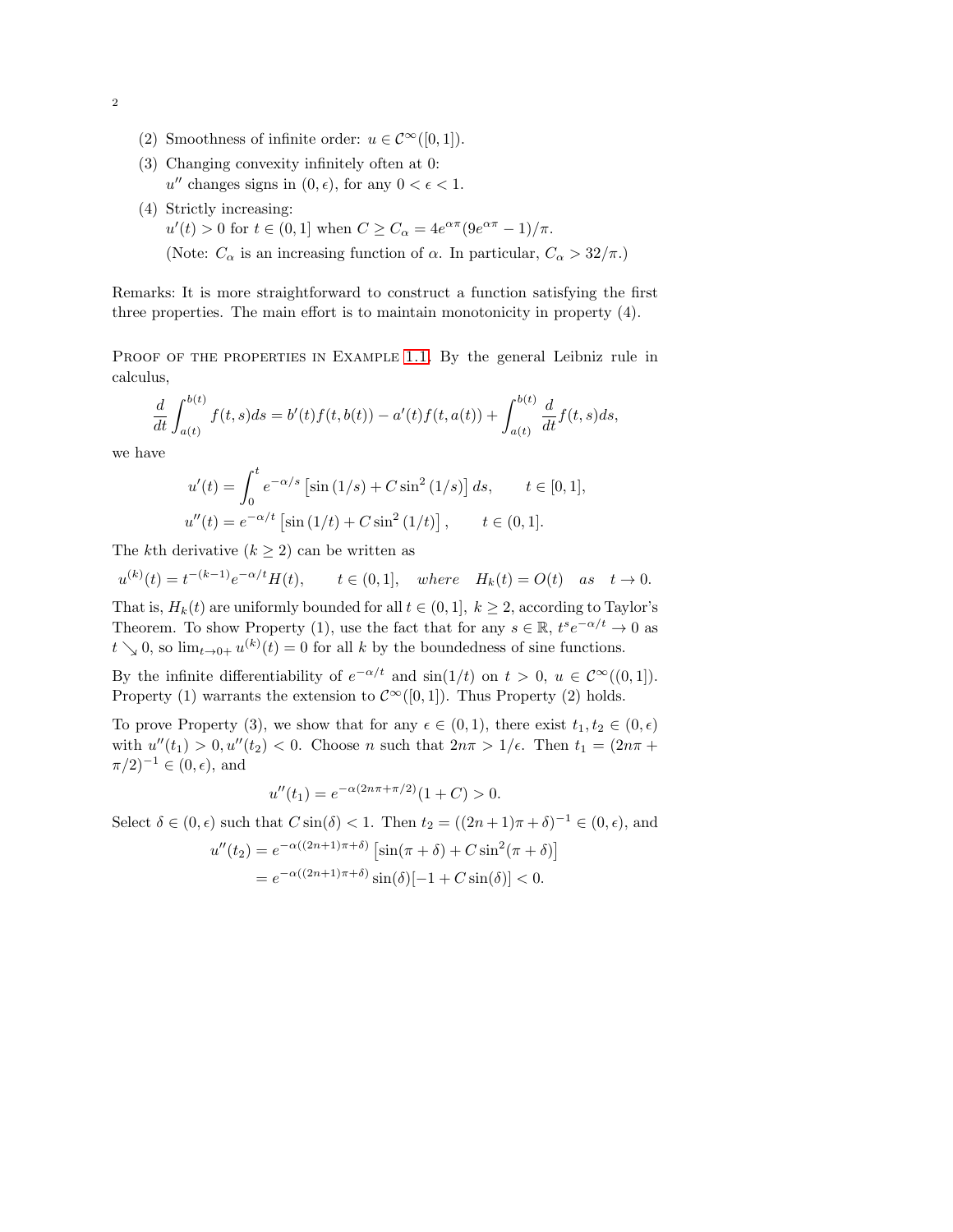Therefore Property (3) holds.

To prove Property (4), for fixed  $\alpha > 0$  and for any  $t \in (0, 1]$ , we write

$$
u'(t) = \int_0^t u''(x)dx = \int_{1/t}^\infty \frac{u''(1/y)}{y^2} dy = \int_{1/t}^\infty \frac{e^{-\alpha y}}{y^2} (\sin y + C \sin^2 y) dy.
$$

The above integral converges absolutely for any  $t > 0$ . Express the integral form of  $u'(t)$  as  $\sim$ 

$$
u'(t) = I_t + \sum_{n=n_o}^{\infty} I(n),
$$

with

$$
I_t = \int_{1/t}^{(2n_o + 1)\pi} \frac{e^{-\alpha y}}{y^2} \left( C \sin^2 y + \sin y \right) dy,
$$
  

$$
n_o = n_o(t) = \lceil 1/t \rceil = \min\{n \in \mathbb{Z}, (2n + 1)\pi \ge 1/t\},
$$

and

$$
I(n) = \int_{(2n+1)\pi}^{(2n+3)\pi} \frac{e^{-\alpha y}}{y^2} \left(\sin y + C \sin^2 y\right) dy.
$$

For  $t \in (0,1]$ , we prove  $u'(t) > 0$  by showing  $I(n) > 0$  for  $n = 0, 1, \cdots$  and  $I_t > 0$ . Write

$$
I(n) = C \int_{(2n+1)\pi}^{(2n+3)\pi} \frac{e^{-\alpha y}}{y^2} \sin^2 y \, dy - \left( - \int_{(2n+1)\pi}^{(2n+3)\pi} \frac{e^{-\alpha y}}{y^2} \sin y \, dy \right) = I_1(n) - I_2(n).
$$

For the term  $I_1(n)$ , Shift the intervals to  $(0, \pi)$  and use the monotone property of  $e^{-\alpha y}$  and  $y^{-2}$ ,

$$
I_1(n) = C \left( \int_{(2n+1)\pi}^{(2n+2)\pi} + \int_{(2n+2)\pi}^{(2n+3)\pi} \right) \frac{e^{-\alpha y}}{y^2} \sin^2 y \, dy
$$
  
\n
$$
= C \int_0^{\pi} e^{-\alpha y - \alpha (2n+2)\pi} \left( \frac{e^{\alpha \pi}}{(y + (2n+1)\pi)^2} + \frac{1}{(y + (2n+2)\pi)^2} \right) \sin^2 y \, dy
$$
  
\n
$$
> C e^{-\alpha (2n+2)\pi} \int_0^{\pi} e^{-\alpha y} \frac{e^{\alpha \pi} + 1}{(y + (2n+2)\pi)^2} \sin^2 y \, dy
$$
  
\n
$$
> C e^{-\alpha (2n+2)\pi} \int_0^{\pi} e^{-\alpha \pi} \frac{e^{\alpha \pi} + 1}{(\pi + (2n+2)\pi)^2} \sin^2 y \, dy
$$
  
\n
$$
= C \frac{e^{-\alpha (2n+2)\pi}}{((2n+3)\pi)^2} (1 + e^{-\alpha \pi}) \frac{\pi}{2}.
$$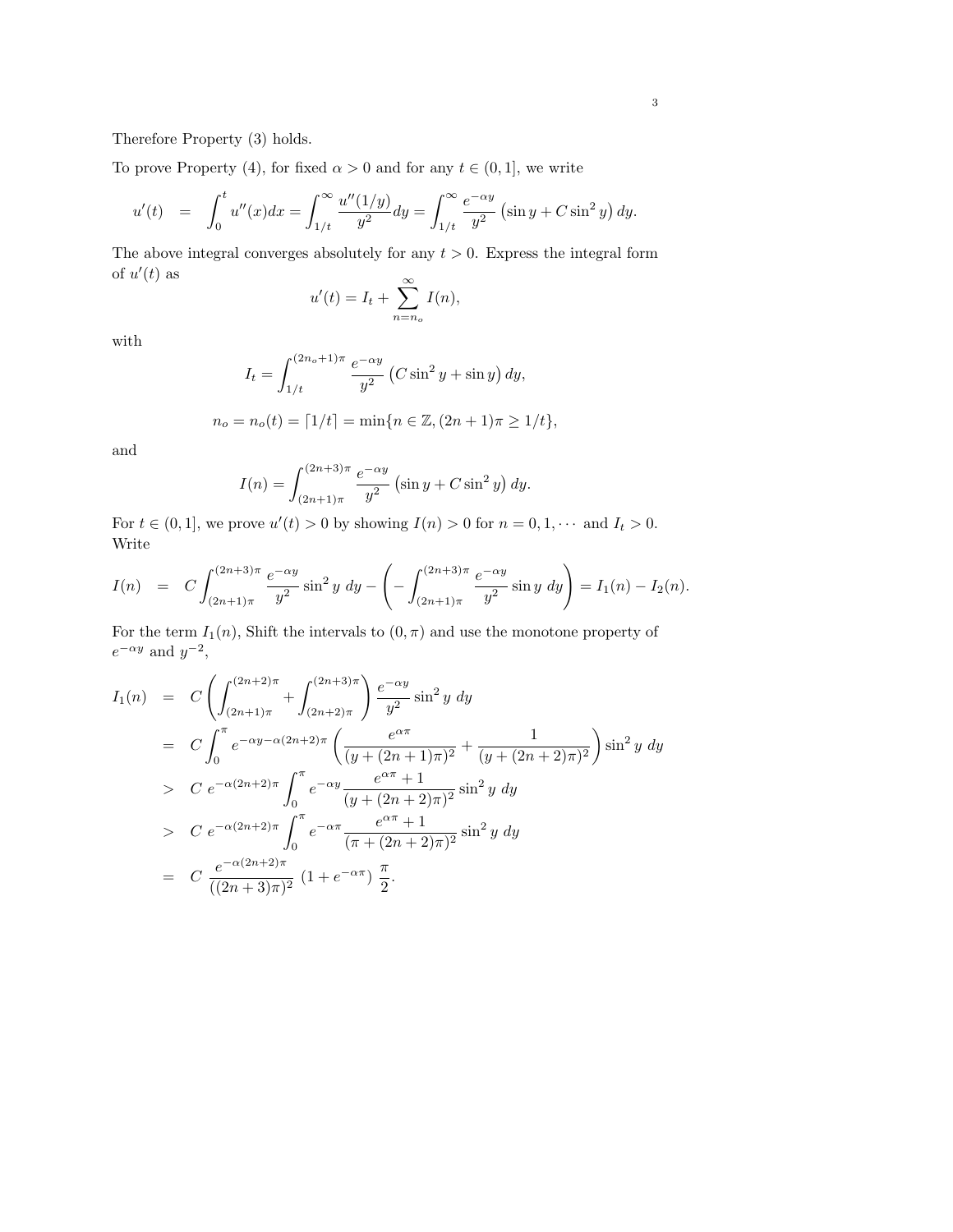Similarly for the second term,

$$
I_2(n) = -\left(\int_{(2n+1)\pi}^{(2n+2)\pi} + \int_{(2n+2)\pi}^{(2n+3)\pi} \right) \frac{e^{-\alpha y}}{y^2} \sin y \, dy
$$
  
\n
$$
= \int_0^{\pi} e^{-\alpha y - \alpha (2n+2)\pi} \left(\frac{e^{\alpha \pi}}{(y + (2n+1)\pi)^2} - \frac{1}{(y + (2n+2)\pi)^2}\right) \sin y \, dy
$$
  
\n
$$
< e^{-\alpha (2n+2)\pi} \int_0^{\pi} e^{-\alpha y} \left(\frac{e^{\alpha \pi}}{((2n+1)\pi)^2} - \frac{1}{(\pi + (2n+2)\pi)^2}\right) \sin y \, dy
$$
  
\n
$$
= \frac{e^{-\alpha (2n+2)\pi}}{((2n+3)\pi)^2} \int_0^{\alpha \pi} e^{-\alpha y} \left(\frac{(2n+3)^2}{(2n+1)^2} e^{\alpha \pi} - 1\right) \sin y \, dy
$$
  
\n
$$
< \frac{e^{-\alpha (2n+2)\pi}}{((2n+3)\pi)^2} \int_0^{a\pi} (9e^{\alpha \pi} - 1) \sin y \, dy = \frac{e^{-\alpha (2n+2)\pi}}{((2n+3)\pi)^2} (9e^{\alpha \pi} - 1) 2.
$$

Therefore if we choose  $C \geq C_{\alpha} = \frac{4(9e^{\alpha \pi} - 1)}{2.5 \cdot 10^{-7}}$  $\frac{\theta e^{\alpha \pi} - 1}{\pi e^{-\alpha \pi}} > \frac{4(9e^{\alpha \pi} - 1)}{\pi(e^{-\alpha \pi} + 1)}$  $\frac{1(e^{\alpha} - 1)}{\pi(e^{-\alpha \pi} + 1)},$ 

$$
I(n) = I_1(n) - I_2(n) > \frac{e^{-\alpha(2n+2)\pi}}{((2n+3)\pi)^2} \left[ C \frac{\pi(1+e^{-\alpha\pi})}{2} - 2(9e^{\alpha\pi} - 1) \right] > 0.
$$

Now consider the boundary interval  $I_t = \int^{(2n_o+1)\pi}$  $1/t$  $e^{-\alpha y}$  $y^2$   $(C \sin^2 y + \sin y) dy$ . If  $1/t \in [2n_0\pi,(2n_0+1)\pi]$  for some  $n_0 \geq 0$ , all integrands  $\geq 0$  on the interval of integration so  $I_t > 0$ . If  $1/t \in [(2n<sub>o</sub> - 1)\pi, 2n<sub>o</sub>\pi]$  for some  $n<sub>o</sub> > 0$ , notice that  $C \sin^2 y + \sin y = 0$  only when  $\sin y = -1/C$ , so  $C \sin^2 y + \sin y < 0$  only on two sub-intervals

$$
((2n_o-1)\pi, (2n_o-1)\pi + \sin^{-1}(1/C))
$$
 and  $(2n_o\pi - \sin^{-1}(1/C), 2n_o\pi)$ 

So it is only necessary to consider the "worst cases" when  $1/t$  is the left endpoint of either subintervals. When  $1/t = (2n_o - 1)\pi$ , the integral  $I_t$  is over  $[(2n_o 1\pi,(2n_o+1)\pi$ , an interval of length  $2\pi$ . Then  $I_t = I(n_o-1) > 0$  based on the above estimates for  $I(n)$ . Now we only need to consider the case when  $1/t =$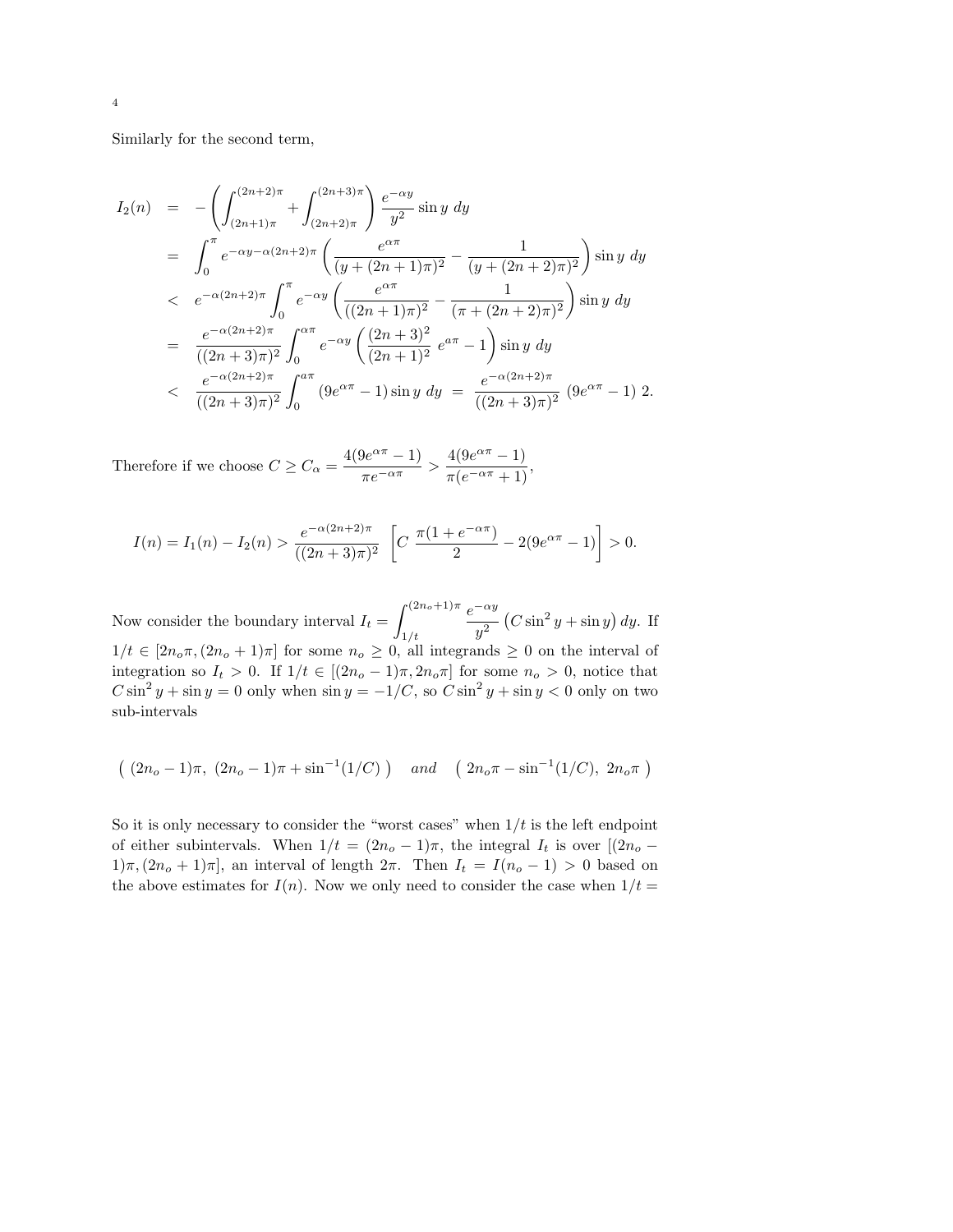$2n_o \pi - \sin^{-1}(1/C)$ , then

$$
I_{t} = \left(\int_{1/t}^{2n_{o}\pi} + \int_{2n_{o}\pi}^{(2n_{o}+1)\pi}\right) \frac{e^{-\alpha y}}{y^{2}} (C \sin^{2} y + \sin y) dy
$$
  
>  $C \int_{2n_{o}\pi}^{(2n_{o}+1)\pi} \frac{e^{-\alpha y}}{y^{2}} \sin^{2} y dy - \left[ - \left(\int_{(2n_{o}-1)\pi}^{2n_{o}\pi} + \int_{2n_{o}\pi}^{(2n_{o}+1)\pi}\right) \frac{e^{-\alpha y}}{y^{2}} \sin y dy \right]$   
>  $C \int_{2n_{o}\pi}^{(2n_{o}+1)\pi} \frac{e^{-\alpha y}}{y^{2}} \sin^{2} y dy - I_{2}(n_{o} - 1)$   
>  $C \frac{e^{-\alpha 2n_{o}\pi}}{((2n_{o}+1)\pi)^{2}} \left(e^{-\alpha \pi} \frac{\pi}{2}\right) - \frac{e^{-\alpha 2n_{o}\pi}}{((2n_{o}+1)\pi)^{2}} (9e^{\alpha \pi} - 1) 2.$ 

In the last inequality we use similar derivations used earlier for  $I_2(n)$  and  $I_1(n)$ . Therefore  $I_t > 0$  when  $C \geq C_\alpha = 4e^{\alpha \pi} (9e^{\alpha \pi} - 1)/\pi$ . Consequently

$$
u'(t) = I_t + \sum_{n=n_o(t)}^{\infty} I(n) > 0
$$
  $\forall t \in (0,1],$ 

which proves Property  $(4)$ .

### 2. FUNCTIONS ON THE PLANE

Next we consider the two dimensional case, where curvature is determined by both the first and second derivatives of the function. Let  $\mathbb{D}_R = \{(x, y) \in \mathbb{R}^2\}$ the first and second derivatives of the function. Let  $\mathbb{D}_R = \{(x, y) \in \mathbb{R}^2, \|(x, y)\| = \sqrt{x^2 + y^2} < R\}$ . As before, we use  $\mathbb{D} = \mathbb{D}_1$  for simplicity. Define  $f : \mathbb{D} \to \mathbb{R}$  by  $f(x,y) = u(x^2 + y^2)$  for any  $u \in C^2((0,1])$ . Recall the Gaussian curvature of f

$$
\kappa = \kappa(x, y) = \frac{f_{xx}f_{yy} - f_{xy}^2}{(1 + f_x^2 + f_y^2)^2}
$$

,

where  $f_{xx} = f_{xx}(x, y)$  is the second order partial derivative of  $f(x, y)$  with respect to x, and so on. Let  $s = x^2 + y^2$ . The following proposition describes the behavior of the curvature near isolated critical points of the radial function f.

**Proposition 2.1.** Assume  $u'(s_0) = 0$ ,  $s_0 \in (0,1)$ , and  $u'(s) \neq 0$  for  $s \in$  $(s_0 - \delta, s_0 + \delta) \setminus \{s_0\}$  for some  $\delta \in (0, s_0)$ . Then the Gaussian curvature of  $f(x,y) = u(x^2 + y^2)$  changes signs in a neighborhood of  $(x_0, y_0)$  for any  $(x_0, y_0)$  =  $(s_0 \cos \theta, s_0 \sin \theta), \ \theta \in [0, 2\pi).$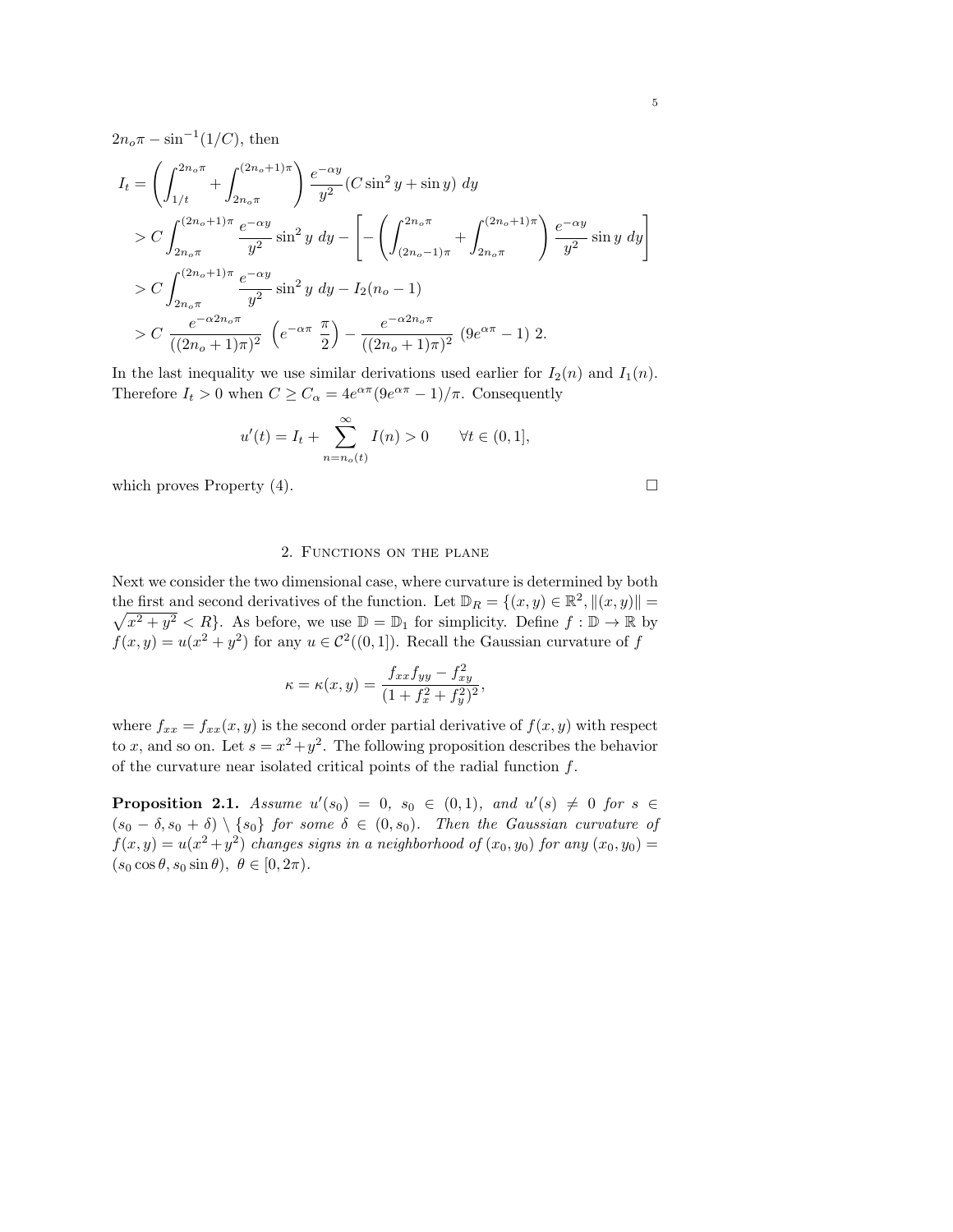PROOF. The partial derivatives of  $f$  can be expressed as

$$
f_x = 2xu'(s), \ f_{xx} = 2u'(s) + 4x^2u''(s), \ f_{yy} = 2u'(s) + 4y^2u''(s), \ f_{xy} = 4xyu''(s).
$$

The denominator of  $\kappa$  is always  $> 0$ . The denominator of  $\kappa$  can be written in the forms

<span id="page-5-1"></span>
$$
(2.1) \ \ D(x,y) = f_{xx}f_{yy} - f_{xy}^2 = 4u'(s)^2 + 8su'(s)u''(s) = 4\frac{d}{ds}\left(su'(s)^2\right) = D(s).
$$

For any  $s_1 \in (s_0, s_0 + \delta)$ ,

$$
\int_{s_0}^{s_1} D(s)ds = 4 \int_{s_0}^{s_1} \frac{d}{ds} \left( su'(s)^2 \right) ds = 4su'(s)^2 \Big|_{s_0}^{s_1} = 4s_1 u'(s_1)^2 > 0.
$$

Therefore there must be  $t_1 \in (s_0, s_1)$  such that  $D(t_1) > 0$ . Consequently for  $(x_1, y_1) = (t_1 \cos \theta, t_1 \sin \theta)$ , we have  $\kappa(x_1, y_1) > 0$ . Similarly, for any  $s_2 \in (s_0 \delta, s_0$ ),

$$
\int_{s_2}^{s_0} D(s)ds = 4su'(s)^2 \Big|_{s_2}^{s_0} = -4s_2u'(s_2)^2 < 0.
$$

So there must be  $t_2 \in (s_2, s_0)$  such that  $D(t_2) < 0$ . Hence  $\kappa(x_2, y_2) < 0$  for  $(x_2, y_2) = (t_2 \cos \theta, t_2 \sin \theta).$ 

Since  $\delta > 0$  can be arbitrarily small, and both  $(x_1, y_1), (x_2, y_2)$  are in the disk of raduis  $\delta$  centered at  $(x_0, y_0)$ , we have proved that  $\kappa(x, y)$  changes signs in a neighborhood of  $(x_0, y_0)$  for any  $(x_0, y_0) = (s_0 \cos \theta, s_0 \sin \theta), \ \theta \in [0, 2\pi)$ .

The following example is an extension of the function  $u$  in Example [1.1](#page-0-0) to the two dimensional case.

<span id="page-5-0"></span>**Example 2.2.** For  $\alpha > 0$ , let  $v : \mathbb{D} \to \mathbb{R}$  be  $v(x, y) = u(x^2 + y^2)$ , where u is the function in Example [1.1](#page-0-0) with  $C > C_{\alpha}$ . It is clear that  $v(x, y)$  is strictly increasing in radial directions. Furthermore, the curvature of  $v(x, y)$  changes signs infinite often near  $(0, 0)$ : for any  $\epsilon \in (0, 1)$ , there are  $(x_1, y_1)$ ,  $(x_2, y_2) \in \mathbb{D}_{\epsilon}$  such that  $\kappa(x_1, y_1) > 0, \; \kappa(x_2, y_2) < 0.$ 

Remarks: Similar to Example [1.1,](#page-0-0) it is not difficult to obtain a surface function with infinitely changing curvature. Thus the main attribute of the constructed function is having infinitely changing curvature while strictly increasing in radial directions.

PROOF OF THE CURVATURE PROPERTY FOR EXAMPLE [2.2.](#page-5-0) Fix  $\alpha, C > C_{\alpha}$  and  $\epsilon \in (0,1)$ . Let  $t = x^2 + y^2$  and

$$
D(t) = 4u'(t)^{2} + 8tu'(t)u''(t)
$$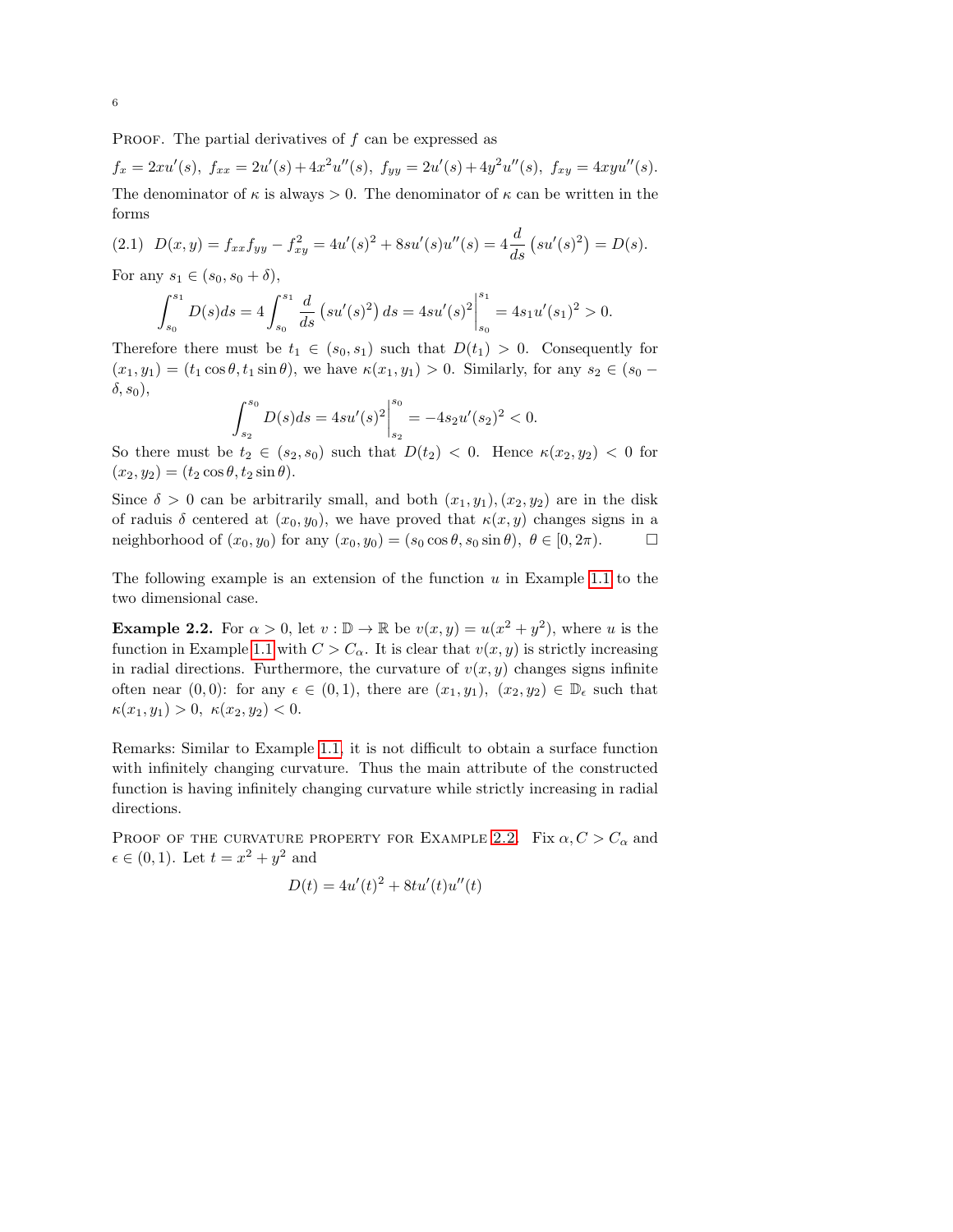as defined in [\(2.1\)](#page-5-1). It is sufficient to show that, for  $\epsilon \in (0,1)$ , there exist  $t_+, t_- \in (0, \epsilon)$  with  $D(t_+) > 0, D(t_-) < 0$ . To find  $D(t_+) > 0$  with  $t_+ \in (0, \epsilon)$  is straightforward. Choose n such that  $2n\pi > 1/\epsilon$ . Then  $t_{+} = (2n\pi + \pi/2)^{-1} \in (0, \epsilon)$ and  $\sin(1/t_{+}) = 1$ , thus

$$
u''(t_+) = e^{-\alpha(2n\pi + \pi/2)}(1+C) > 0 \qquad \Rightarrow \quad D(t_+) = 4u'(t_+)^2 + 8t_+u'(t_+)u''(t_+) > 0.
$$

To attain  $D(t_{-}) < 0$ , we need to choose  $t_{-} \in (0, \epsilon)$  such that

$$
u''(t_-) < -\; \frac{u'(t_-)}{2t_-}
$$

then consequently  $D(t_{-}) = 8t_{-}u'(t_{-})\left(u''(t_{-}) + \frac{u'(t_{-})}{2t}\right)$  $\left(\frac{2}{2t-1}\right)$  < 0. Select  $\delta \in (0, \epsilon)$ such that  $0 < C \sin(\delta) < 1$ . Define

$$
\varepsilon_o = C \sin(\delta) [1 - C \sin(\delta)].
$$

Next we examine a  $u'$  related term  $J(t)$  to obtain an upper bound.

$$
0 < J(t) = e^{\alpha/t} \frac{u'(t)}{t} = \frac{e^{\alpha/t}}{t} \int_0^t u''(x) dx = \frac{e^{\alpha/t}}{t} \int_{1/t}^{\infty} \frac{u''(1/y)}{y^2} dy
$$

$$
= \frac{e^{\alpha/t}}{t} \int_{1/t}^{\infty} e^{-\alpha y} \frac{\sin y + C \sin^2 y}{y^2} dy = J_1(t) + C J_2(t)
$$

Consider the first term  $J_1(t)$ . Notice that for any  $t_n$  such that  $1/t_n \in ((2n +$  $1)\pi,(2n+2)\pi), n > 0$ , we have

$$
0 < \int_0^{1/t_n} \frac{\sin y}{y} dy < \int_0^\infty \frac{\sin y}{y} dy = \frac{\pi}{2}.
$$

Therefore for such  $t_n$ ,

$$
\int_{1/t_n}^{\infty} \frac{\sin y}{y} dy = \frac{\pi}{2} - \int_0^{1/t_n} \frac{\sin y}{y} dy \quad \searrow 0 \quad as \quad n \to \infty, \quad t_n \to 0.
$$

We may choose  $n > N_1$  such that

$$
J_1(t_n) = \frac{e^{\alpha/t_n}}{t_n} \int_{1/t_n}^{\infty} e^{-\alpha y} \frac{\sin y}{y^2} dy = \int_{1/t_n}^{\infty} e^{-\alpha(y-1/t_n)} \frac{1}{t_n} \frac{\sin y}{y^2} dy
$$
  
\n
$$
\leq \int_{1/t_n}^{\infty} e^{-\alpha(y-1/t_n)} y \frac{\sin y}{y^2} dy = \int_{1/t_n}^{\infty} e^{-\alpha(y-1/t_n)} \frac{\sin y}{y} dy \quad \text{(since } 1/t_n \leq y\text{)}
$$
  
\n
$$
\leq \int_{1/t_n}^{\infty} \frac{\sin y}{y} dy \leq \frac{\varepsilon_o}{C}
$$
  
\n
$$
\text{(since } e^{-\alpha(y-1/t_n)} \leq 1\text{)}
$$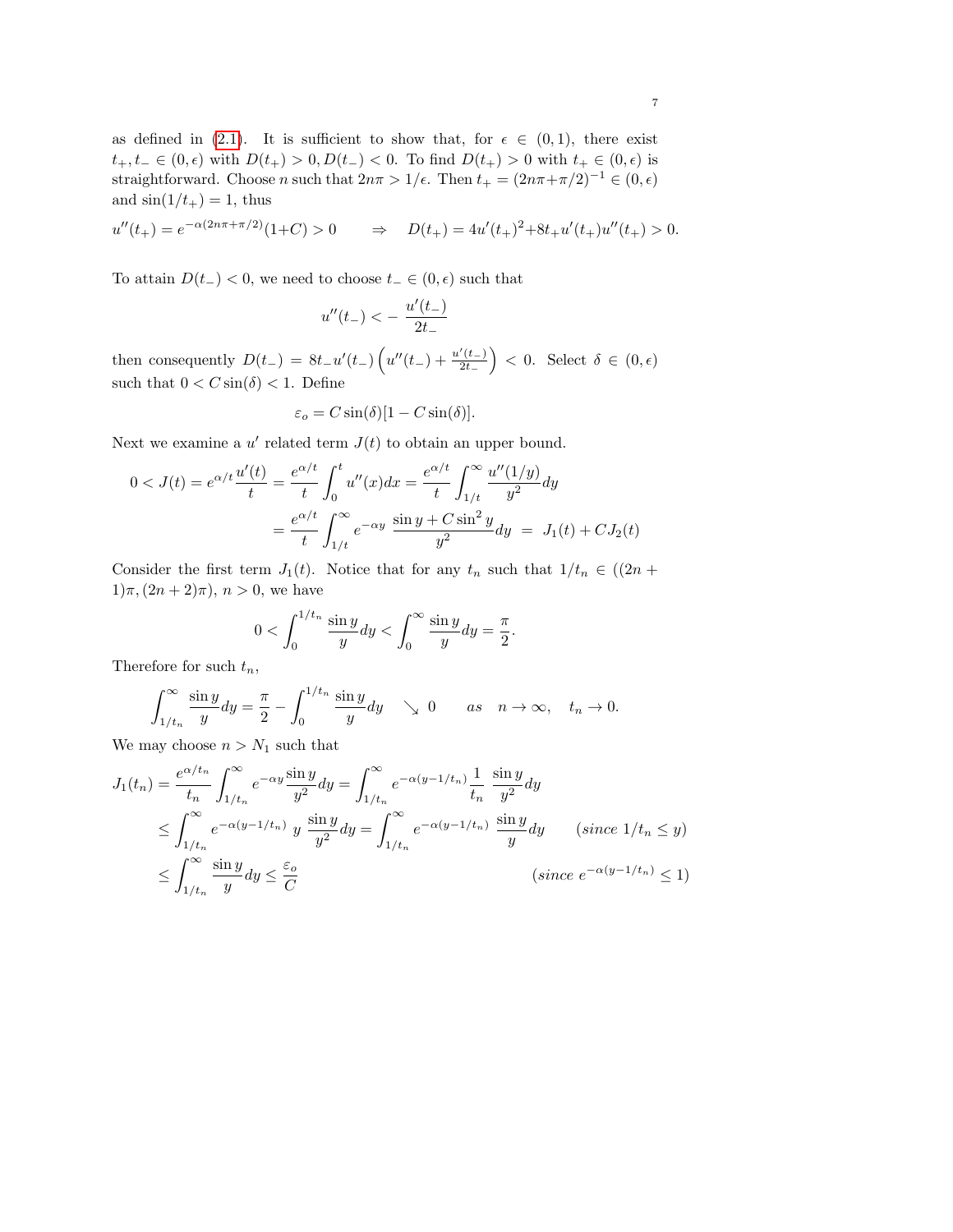Now look at the second term  $CJ_2(t)$  in the u' related term  $J(t)$ . For  $t_n$  chosen above,

$$
0 < J_2(t_n) = \frac{e^{\alpha/t_n}}{t_n} \int_{1/t_n}^{\infty} e^{-\alpha y} \frac{\sin^2 y}{y^2} dy = \int_{1/t_n}^{\infty} e^{-\alpha(y-1/t_n)} \frac{1}{t_n} \frac{\sin^2 y}{y^2} dy
$$
  

$$
\leq \int_{1/t_n}^{\infty} e^{-\alpha(y-1/t_n)} y \frac{\sin^2 y}{y^2} dy = \int_0^{\infty} e^{-\alpha z} \frac{\sin^2(z+1/t_n)}{z+1/t_n} dz
$$
  

$$
\leq \int_0^{\infty} e^{-\alpha z} dz \frac{1}{1/t_n} = \frac{t_n}{\alpha}
$$

Choose  $N_2$  such that  $\frac{1}{(2N_o+1)\pi} < \varepsilon_o \frac{\alpha}{C^2}$ . Then for  $n \ge N_2$ , we may choose  $t_n = \frac{1}{(2n+1)\pi+\delta}$ , where  $\delta \in (0,\epsilon) \subset (0,1)$  was selected earlier and was used to define  $\epsilon_o$ . Notice that such  $t_n$  satisfies the condition  $1/t_n \in ((2n+1)\pi, (2n+2)\pi)$ . For the selected sequence  $\{t_n\}$ , we have

$$
J_2(t_n) \le \frac{t_n}{\alpha} < \frac{1}{\alpha(2n+1)\pi} \le \frac{1}{\alpha(2N_o+1)\pi} < \frac{\varepsilon_o}{C^2}.
$$

Combining the results we have obtained, for  $t_n = \frac{1}{(2n+1)\pi+\delta}$  and  $n \ge \min\{N_1, N_2\}$ , we have

$$
e^{\alpha/t_n} \frac{u'(t_n)}{t_n} = J(t_n) = J_1(t_n) + C J_2(t_n) < \frac{\varepsilon_o}{C} + C \frac{\varepsilon_o}{C^2} = \frac{2\varepsilon_o}{C}.
$$

For the u'' term we can select  $n \ge \max\{N_1, N_2\}$  such that  $t_n = ((2n+1)\pi + \delta)^{-1} \in$  $(0, \epsilon)$ , then

$$
u''(t_n) = e^{-\alpha/t_n} \left[ \sin(1/t_n) + C \sin^2(1/t_n) \right]
$$
  
=  $e^{-\alpha/t_n} \left[ \sin((2n+1)\pi + \delta) + C \sin^2((2n+1)\pi + \delta) \right]$   
=  $e^{-\alpha/t_n} \left[ \sin(\pi + \delta) + C \sin^2(\pi + \delta) \right] = e^{-\alpha/t_n} \sin(\delta) [-1 + C \sin(\delta)]$   
=  $- e^{-\alpha/t_n} C \sin(\delta) [1 - C \sin(\delta)] \frac{1}{C} = -e^{-\alpha/t_n} \frac{\varepsilon_o}{C}.$ 

Then

$$
e^{\alpha/t_n}u''(t_n) = -\frac{\varepsilon_o}{C} < -\frac{1}{2}e^{\alpha/t_n}\frac{u'(t_n)}{t_n} \qquad \Longrightarrow \qquad u''(t_n) < -\frac{u'(t_n)}{2t_n}
$$

Let  $t_ - = t_n$  for any of the  $n \ge \max\{N_1, N_2\}$ . Then  $D(t_-) < 0$  with  $t_- \in (0, \epsilon)$ . This proves the claimed curvature property in Example [2.2.](#page-5-0)